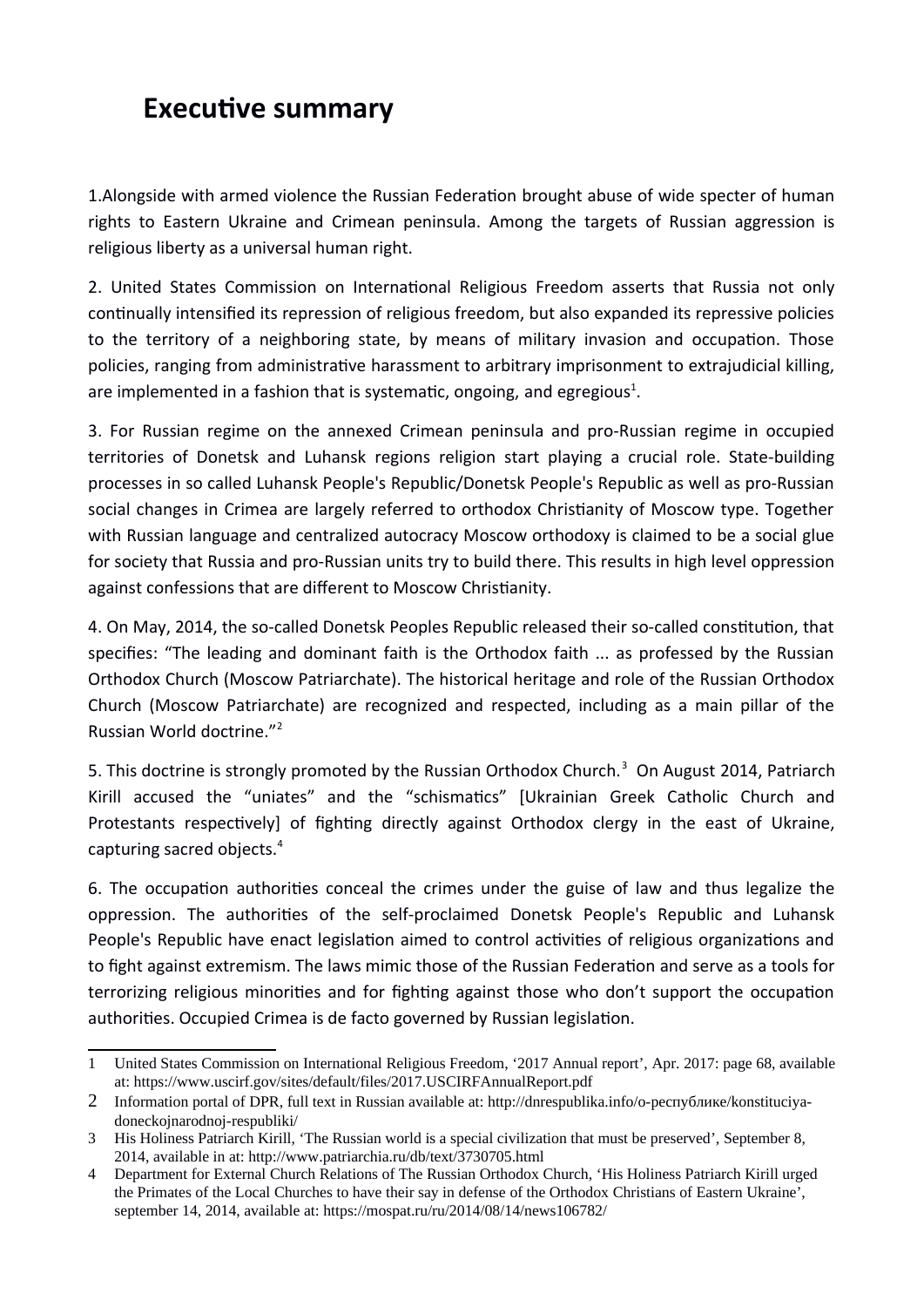7. The Russian Orthodox Church has officially denied any role in the turmoil in Ukraine. However evidence of close ties between the Moscow Patriarchate and the pro-Russian cause has accumulated since the pro-Russian combatants took over Ukrainian territories in the east in the spring of 2014. This includes participation of Russia backed separatists , who use the canonical orthodoxy in their rhetoric and proclaim themselves to be defenders of Christianity and of the Russian World. Clergy of Ukrainian Orthodox Church of the Moscow Patriarchate provide support its premises as living quarters for the militants<sup>[5](#page-1-0)</sup>, promote the idea that Ukraine does not exist as a legitimate state<sup>[6](#page-1-1)</sup>, bless the fight against the "sinners", "schismatics" and "American agents".<sup>[7](#page-1-2)</sup>

8. The militants chose for attack members of any denomination different from Moscow Patriarchate.

i) In March 2014, local pro-Russian combatants vandalized the tent, that was set up by the worshipers and pastors of some 60 local churches of different denominations (in exception for the Moscow Patriarchate clergy) united to form the Donetsk Council of Churches. Combatants attacked and threatened clergymen with violence and called them "uniates", "schismatics" and "satanists". On May 23, Serhiy Kosiak, a local Protestant pastor was detained and brutally beaten, allegedly for his pro-Ukrainian stance.<sup>[8](#page-1-3)</sup> Another organizers of the Prayer Marathon, pastor Aleksander Khomchenko, was kidnapped on August 8, 2014, and tortured after leading a prayer on the city's Constitution Square.

ii) Ukrainian Greek Catholic Church is often accused to be a sect on the separatist-controlled territories of Donetsk and Luhansk regions. On January 29, 2016, the separatist authorities organized a protest campaign against Ukrainian Greek Catholics in Donetsk. The church was blamed for funding from CIA, for assistance to Armed Forces of Ukraine and brainwashing of young people<sup>[9](#page-1-4)</sup>.

iii) On July 4, 2014, Father Tykhon (Serhiy) Kulbaka was abducted. He was blindfolded for the remainder of his ten days in captivity, subjected to mock execution. The priest was denied the medicine necessary to treat his diabetes, which resulted in serious health complications.<sup>[10](#page-1-5)</sup>

<span id="page-1-0"></span><sup>5</sup> Unian Information agency, 'Militants in Slavyansk are sheltered in the local Orthodox center', April, 2014, available at: https://www.unian.net/politics/908218-boevikov-v-slavyanske-priyutili-v-mestnom-pravoslavnomtsentre-shtepa.html

<span id="page-1-1"></span><sup>6</sup> Center for Civil Liberties and International Partnership for Human Rights, 'When god becomes the weapon: Persecution based on religious beliefs in the armed conflict in Eastern Ukraine', April 2015, page 11, available at: https://iphronline.org/wp-content/uploads/2015/07/when\_god\_becomes\_the\_weapon\_may2015.pdf

<span id="page-1-2"></span><sup>7</sup> Center for Civil Liberties and International Partnership for Human Rights, 'When god becomes the weapon: Persecution based on religious beliefs in the armed conflict in Eastern Ukraine', April 2015, page 10, available at: https://iphronline.org/wp-content/uploads/2015/07/when\_god\_becomes\_the\_weapon\_may2015.pdf

<span id="page-1-3"></span><sup>8</sup> Center for Civil Liberties and International Partnership for Human Rights, 'When god becomes the weapon: Persecution based on religious beliefs in the armed conflict in Eastern Ukraine', April 2015, page 11, available at: https://iphronline.org/wp-content/uploads/2015/07/when\_god\_becomes\_the\_weapon\_may2015.pdf

<span id="page-1-4"></span><sup>9</sup> Institute for Religious Freedom, 'Freedom of religion at gunpoint: Russian terror on the occupied territories of Eastern Ukraine', Kyiv, 2018, page 11, available at: https://irf.in.ua/files/publications/2018.10.24-IRF-Report-UKR.pdf?fbclid=IwAR3AOBq7Q3RiwHWMTCoG20p0SMXx9eALRP5GS9hlD8o6kLDVst9L8Enmt-E

<span id="page-1-5"></span><sup>10</sup> Institute for Religious Freedom, 'Freedom of religion at gunpoint: Russian terror on the occupied territories of Eastern Ukraine', Kyiv, 2018, page 14, available at: https://irf.in.ua/files/publications/2018.10.24-IRF-Report-UKR.pdf?fbclid=IwAR3AOBq7Q3RiwHWMTCoG20p0SMXx9eALRP5GS9hlD8o6kLDVst9L8Enmt-E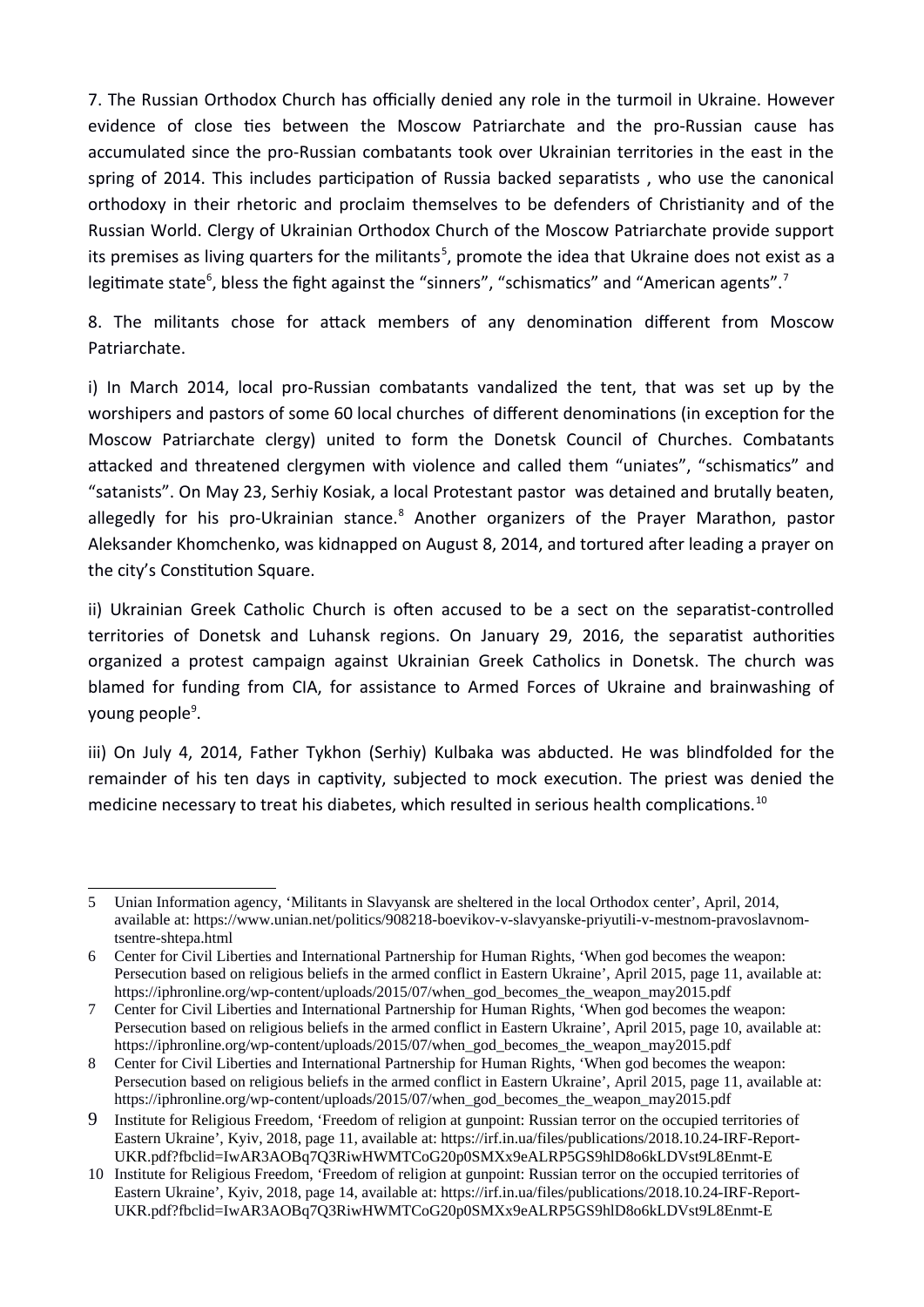iiii) Victor Vonsovych, priest from Horlivka, was arrested and held captive for ten days. Upon release, he was threatened with execution should he ever return to Horlivka.<sup>[11](#page-2-0)</sup>

v) Polish Catholic priest Pavel Vitek was abducted and spent a day in the basement of the Security Service building.

vi) On the 9<sup>th</sup> of March, 2014, several hundreds of pro-Russian activists approached priest 156REL8 in Pokrovsk and shouted aggressively towards him and other participants taking part in public praying.

vii) Stepan Meniok, exarch priest of Ukrainian Greek Catholic Church, was illegally imprisoned in 2014 in Donetsk. He was accused to be a USA spy. Before this his house was looted and his car was expropriated.

viii) Priests Mykhailo Zavorchuk and Ivan Talailo were illegally detained. The priest Ivan Talailo was tortured with electricity and the priest Mykhailo Zavorchuk was forced to look at the torture.

viiii) On the territory of the so-called Donetsk People's Republic, the Ukrainian Greek Catholic Church can not be re-registrated according to the so-called local law. Parishes of Ukrainian Greek Catholic Church in Makiivka was closed. Same with parishes in Zuhres, Khrustalny (former Krasnyi Luch), Dokuchaivsk.

x) On May 15, 2014, the Ukrainian Orthodox Church of Kyiv Patriarchate made official statement "about numerous facts of threats to life and health of clergymen and those who are faithful, about intentional obstacles to the Church's activities".<sup>[12](#page-2-1)</sup> Armed people intruded temples and requested the clergymen to become subordinate to the Moscow Patriarchate, declared "death sentences". On the currently occupied territory 30 of the 40 parishes of Kyiv Patriarchate have stopped operating $^{13}$  $^{13}$  $^{13}$ .

xi) In May 2014 in Sloviansk Russian Cossacks seized the property of the Ukrainian Orthodox church of the Kyiv Patriarchate on Karl Marx Street. The local head of the church, Archimandrite Savva left the city after his name appeared on the "execution lists".<sup>[14](#page-2-3)</sup>

xii) Priest of the Kyiv Patriarchate Alexander Shkumat from the Novoazovskiy district has faced numerous threats, his house was ransacked, church was attacked by gunfire, and the icons, literature and paraphernalia were burned in the churchyard. $^{15}$  $^{15}$  $^{15}$ 

xiii) Priests Aleksander Shumin and Valeriy Lotorev were abducted and brutally beaten. Priests Pavel Minkov and Yuriy Ivanov were kidnapped and subjected to forced labor at the camps of pro-

<span id="page-2-0"></span><sup>11</sup> Institute of Religious Freedom, 'Chronicle of terror: Religious persecution by pro-Russian militants in east Ukraine', Kyiv, Ukraine, August, 2014, available at: https://www.irf.in.ua/eng/index.php? option=com\_content&view=article&id=421:1&catid=34:ua&Itemid=61

<span id="page-2-1"></span><sup>12</sup> Ukrainian Orthodox Church of Kyiv Patriarchate, 'Official statement", May 15, 2014, available at: http://www.cerkva.info/uk/news/patriarkh/4852-synod-documenty.html

<span id="page-2-2"></span><sup>13</sup> As of February 2015, at the time of interview with Serhiy Gorobtsov

<span id="page-2-3"></span><sup>14</sup> Center for Civil Liberties and International Partnership for Human Rights, 'When god becomes the weapon: Persecution based on religious beliefs in the armed conflict in Eastern Ukraine', April 2015, page 15, available at: https://iphronline.org/wp-content/uploads/2015/07/when\_god\_becomes\_the\_weapon\_may2015.pdf

<span id="page-2-4"></span><sup>15</sup> Center for Civil Liberties and International Partnership for Human Rights, 'When god becomes the weapon: Persecution based on religious beliefs in the armed conflict in Eastern Ukraine', April 2015, page 15, available at: https://iphronline.org/wp-content/uploads/2015/07/when\_god\_becomes\_the\_weapon\_may2015.pdf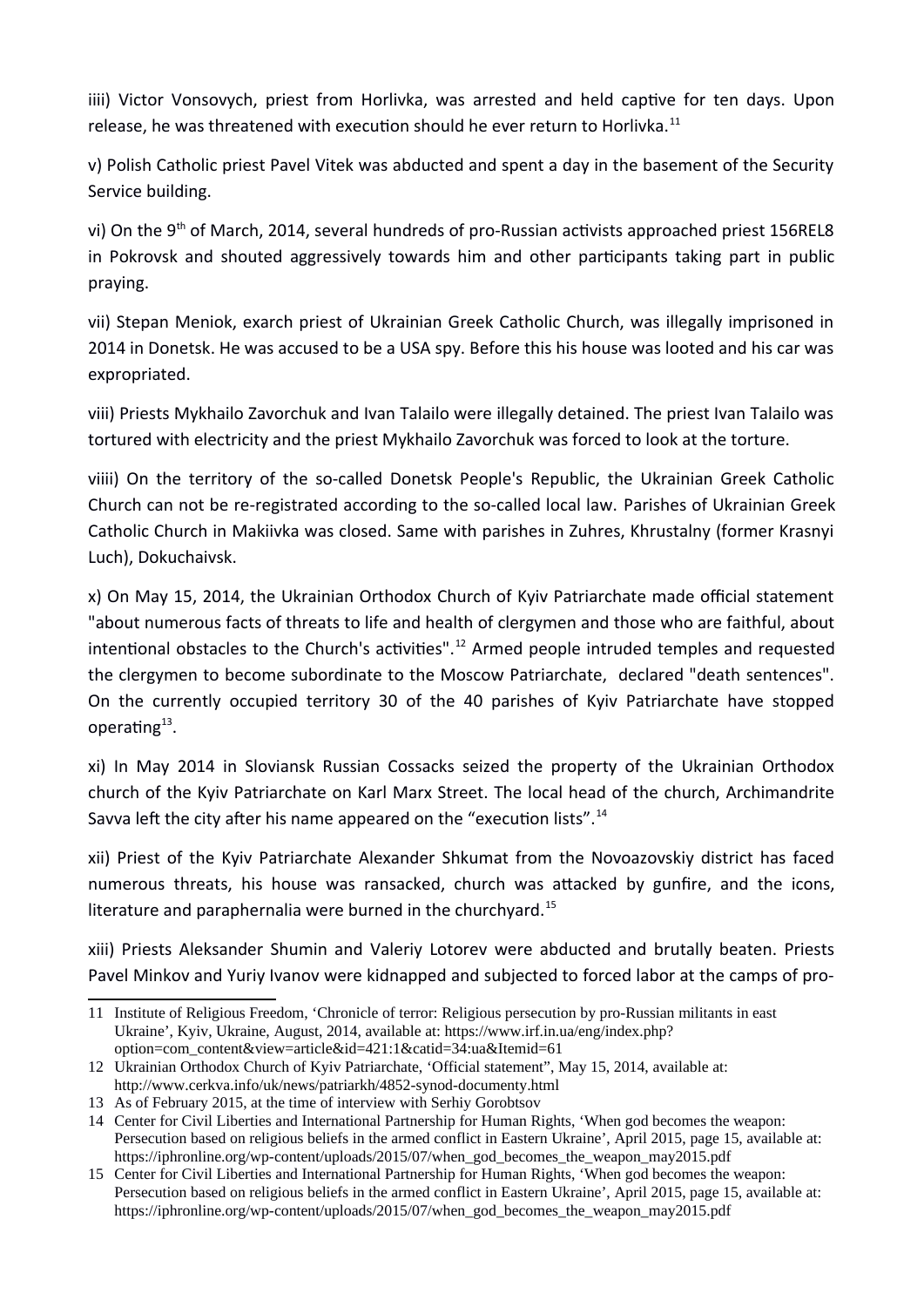Russian forces. Chaplain Valentin Serovetskiy was detained in July 2014 and held captive for two months in Luhansk. He was beaten, forced to dig trenches and mass graves. He sustained broken ribs and has contracted Hepatitis C.<sup>[16](#page-3-0)</sup>

xiiii) The occupation authorities in Donetsk and Luhansk regions perceive the evangelical Christians as western spies, agents of the CIA or the Security Service of Ukraine. Local communities have to gather secretly without public announcements of places for their meetings. Any street activities, public prayers, preaching or distributing Christian literature are dangerous to have.

xv) On June 8, 2014, in Sloviansk, pro-Russian gunmen detained four members of Transfiguration church: the pastor's adult sons Reuben Pavenko and Albert Pavenko and two of the church's deacons, Viktor Bradarsky and Vladimir Velichko. The men were taken to the former offices of the Security Service of Ukraine in Sloviansk, brutally beaten and killed.<sup>[17](#page-3-1)</sup>

xvi) In late April and early May of 2014, pro-Russian troops led by Igor Girkin broke into the Kind News church in Sloviansk. An Orthodox priest declared that the church shall be Orthodox. Up to 100 militants stayed inside and shelled Ukrainian forces' positions from church territory.<sup>[18](#page-3-2)</sup>

xvii) On August 12, 2014, 158REL8, a priest of the Evangelist Baptist Church, was captured in Khrustalnyi (former Krasnyi Luch). Militants beat him, threatened with a knife, burnt him with cigarettes, stroke with machine guns, tried to pull his teeth out. The militants did not give him food on a regular basis, held mock executions every day, until he was released on the fourth day due to the separatist's top military interference.

xviii) On July 3, 2014, 159REL8, a priest of the protestant church, was captured by pro-Russian militants in suburbs of Sloviansk. He was accused of a "wrong" belief, and subjected to psychological pressure and threatening.

xviiii) On June 14, the Torez premises of the Evangelical Church were captured by Cossack battalion. The militants threatened the believers and the clergy, and insisted that Evangelism is a sect religion.<sup>[19](#page-3-3)</sup> Pastor Nikolai Kalinichenko was detained and warned that if he were to continue his religious activities he would be shot.

xx) The Seventh Day Adventist Church in Debaltseve was almost destroyed in the artillery crossfire at the end of July 2014 after pro-Russian fighters stationed themselves 50 meters away from the church. $^{20}$  $^{20}$  $^{20}$ 

<span id="page-3-0"></span><sup>16</sup> Center for Civil Liberties and International Partnership for Human Rights, 'When god becomes the weapon: Persecution based on religious beliefs in the armed conflict in Eastern Ukraine', April 2015, page 16, available at: https://iphronline.org/wp-content/uploads/2015/07/when\_god\_becomes\_the\_weapon\_may2015.pdf

<span id="page-3-1"></span><sup>17</sup> Center for Civil Liberties and International Partnership for Human Rights, 'When god becomes the weapon: Persecution based on religious beliefs in the armed conflict in Eastern Ukraine', April 2015, page 16, available at: https://iphronline.org/wp-content/uploads/2015/07/when\_god\_becomes\_the\_weapon\_may2015.pdf

<span id="page-3-2"></span><sup>18</sup> Center for Civil Liberties and International Partnership for Human Rights, 'When god becomes the weapon: Persecution based on religious beliefs in the armed conflict in Eastern Ukraine', April 2015, page 17, available at: https://iphronline.org/wp-content/uploads/2015/07/when\_god\_becomes\_the\_weapon\_may2015.pdf

<span id="page-3-3"></span><sup>19</sup> Center for Civil Liberties and International Partnership for Human Rights, 'When god becomes the weapon: Persecution based on religious beliefs in the armed conflict in Eastern Ukraine', April 2015, page , available at: https://iphronline.org/wp-content/uploads/2015/07/when\_god\_becomes\_the\_weapon\_may2015.pdf

<span id="page-3-4"></span><sup>20</sup> Religion in Ukraine, 'In Donetsk region, for the first time during the armed conflict, the Adventist prayer house was destroyed', July 31, 2014, available at: https://www.religion.in.ua/news/ukrainian\_news/26494-na-donetchinevpervye-za-vremya-vooruzhennogo-konflikta-razrushen-molitvennyj-dom-adventistov.html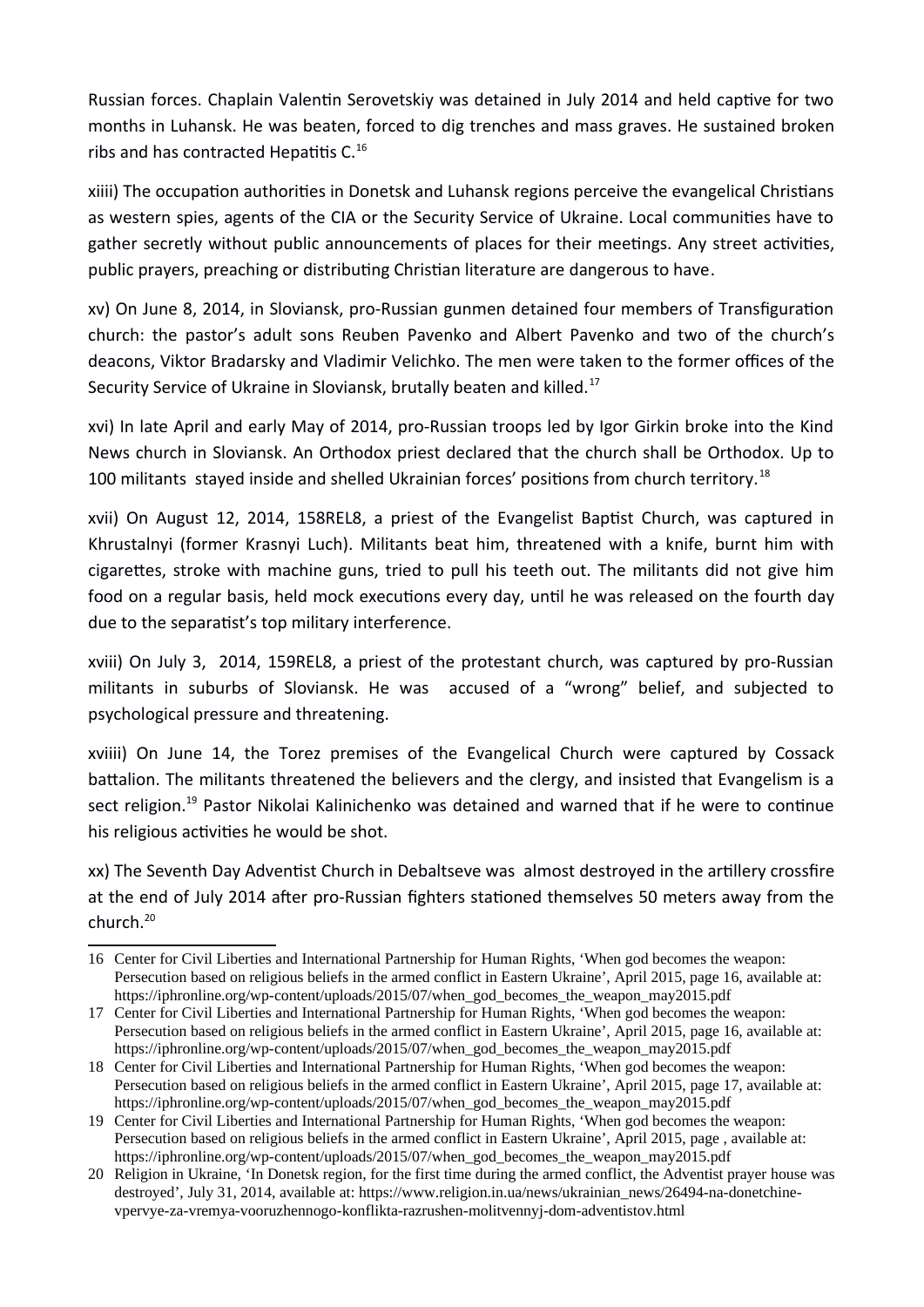xxi) On September 27, 2014, militants forced their way into the Seventh Day Adventist church in Horlivka. They stopped the mass and told the congregation to leave, explaining that "this is Orthodox land and there is no place for sects". The pastor, Serhiy Litovchenko, was captured and detained for 20 days.<sup>[21](#page-4-0)</sup>

xxii) In August 2014, during a service at the Pentecostal church in Donetsk, pro-Russian gunmen ordered a halt to the service and forbade the congregation to return back to the church ever.<sup>[22](#page-4-1)</sup>

xxiii) The majority of Baptist churches were appropriated by the pro-Russian battalions across the occupied territories of Luhansk and Donetsk. The buildings are being used as camps.<sup>[23](#page-4-2)</sup>

xxiiii) In October 2014, armed gunmen took over the premises of the Church of Christ in the Petrovsky district of Donetsk. The commanding fighter of the battalion accused the leaders of the church and the congregation of collaborating with the Americans and stated that, "We only support the Orthodox Church and your Protestant churches shouldn't be here".

xxv) On 17 June 2014 pro-Russian battalion "Vostok" stormed the Evening Light Christian Rehabilitation Center in Donetsk and kidnapped 27 people.<sup>[24](#page-4-3)</sup>

xxvi) On 26 June 2014 militants searched and looted the Evangelical Church of Victors in Druzhivka, and held pastor Pavlo Lisko and his wife captive for a week.<sup>[25](#page-4-4)</sup>

xxvii) On September 27, 2015, in the city of Dovzhansk militants arrested Taras Sen, pastor of the local Pentecostal community. The occupation authorities accused him of cooperating with representatives of the OSCE Special Monitoring Mission.[26](#page-4-5)

xxviii) August 2018, in a courthouse children camp of the Ukrainian Pentecostal Church, three of the clergymen were arrested by occupation authorities, accused in sabotage, interrogated, threatened, brutally beaten, and then released. $^{27}$  $^{27}$  $^{27}$ 

xxviiii) On July 26, 2018, the so-called Ministry of State Security of the Luhansk People's Republic's banned the Evangelical Baptist Union of Ukraine. The religious organization was called "extremist", and its activities were described as "destructive".<sup>28</sup>

<span id="page-4-0"></span><sup>21</sup> The official website of Seventh Adventists Church in Ukraine, 'Armed men in Horlivka kidnapped an Adventist pastor from a prayer house during the Eucharist', September, 2014, available at: http://logosinfo.org/2014/09/29/vooruzhennye-lyudi-v-gorlovke-poxitili-adventistskogo-pastora-iz-molitvennogodoma-vo-vremya-svyatogo-prichastiya/

<span id="page-4-1"></span><sup>22</sup> VICE News, report 'Secret Protestant Churches in Donetsk: Ukraine's Religious War', March, 2015, available at: https://www.youtube.com/watch?v=mhEe2PSaEW0

<span id="page-4-2"></span><sup>23</sup> VICE News, report 'Secret Protestant Churches in Donetsk: Ukraine's Religious War', March, 2015, available at: https://www.youtube.com/watch?v=mhEe2PSaEW0

<span id="page-4-3"></span><sup>24</sup> News of christian world, 'Militants of the Vostok battalion attacked the Donetsk rehabilitation center and kidnapped 27 people', June 18, 2014, available at: http://prochurch.info/index.php/news/more/29609

<span id="page-4-4"></span><sup>25</sup> Center for Civil Liberties and International Partnership for Human Rights, 'When god becomes the weapon: Persecution based on religious beliefs in the armed conflict in Eastern Ukraine', April 2015, page20, available at: https://iphronline.org/wp-content/uploads/2015/07/when\_god\_becomes\_the\_weapon\_may2015.pdf

<span id="page-4-5"></span><sup>26</sup> Institute for Religious Freedom, 'Pro-Russian militants released Pentecostal pastor Taras Sen from captivity in Luhansk region', October 5, 2015, available at: https://www.irf.in.ua/eng/index.php? option=com\_content&view=article&id=440:1&catid=34:ua&Itemid=61

<span id="page-4-6"></span><sup>27</sup> Institute for Religious Freedom, 'Freedom of religion at gunpoint: Russian terror on the occupied territories of Eastern Ukraine', Kyiv, 2018, page 10, available at: https://irf.in.ua/files/publications/2018.10.24-IRF-Report-UKR.pdf?fbclid=IwAR3AOBq7Q3RiwHWMTCoG20p0SMXx9eALRP5GS9hlD8o6kLDVst9L8Enmt-E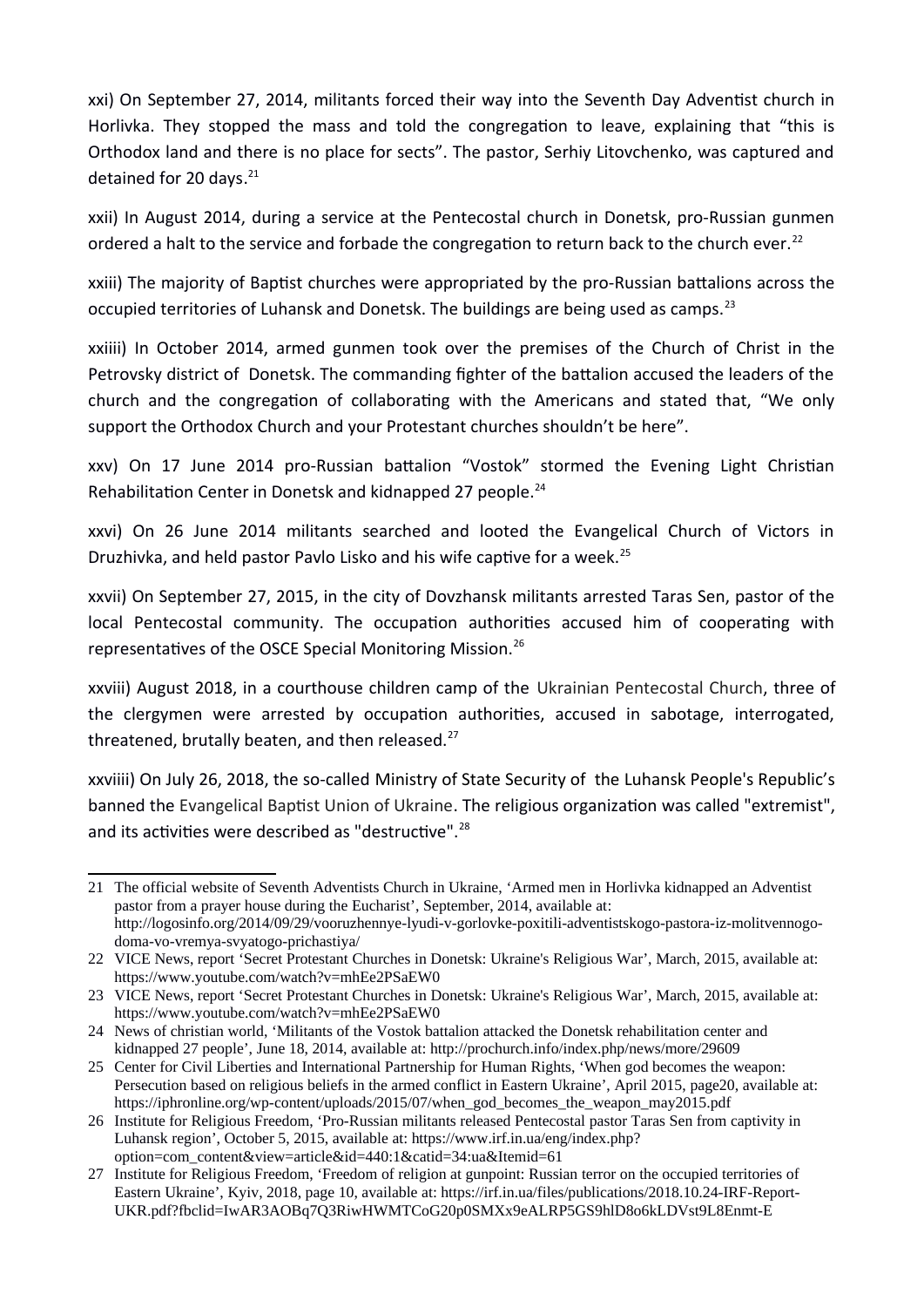xxx) On July 6, 2018, the New Life protestant Baptist church in Makiivka, Donetks region, was expropriated.<sup>[29](#page-5-0)</sup>

 $xxxi)$  Winners protestant church<sup>[30](#page-5-1)</sup> in Druzhkivka (Donetsk region) and church's rehabilitation facility's buildings were searched on mid-June and at the beginning of July, 2014. Militants expropriated car of a witness 162REL8, money and technical items from the church building, and took him and his wife as hostages.

xxxii) 41 members of Jehovah's Witnesses were kidnapped by the occupation authorities in Eastern Ukraine and subjected to violence.<sup>[31](#page-5-2)</sup>

xxxiii) On August 4, 2017, armed militants intervene the liturgy of Jehovah's Witnesses in the Alchevsk in Luhansk region and the city of Luhansk and discovered leaflets with calls about the authorities of the Luhansk People's Republic. Presumably the so called security officers brought the materials themselves. Later this became the reason for prohibition of the activities of Jehovah's Witnesses on the occupied territory of the Luhansk region.

xxxiiii) In 2014 and early 2015 occupation authorities seized 12 Kingdom Halls that belonged to the Jehovah's Witnesses.<sup>[32](#page-5-3)</sup>

xxxv) On August 8, 2014, 163REL8, a member from International Society for Krishna Consciousness in Luhansk was detained, beaten, tortured with electricity, also his toe nails were pulled off. He was released on September 2014, after he signed a paper that he want to be baptized.

xxxvi) The Church of Jesus Christ of Latter-day Saints or Mormon Church has disappeared from the occupied territory, as a result of hostility towards this denomination caused by its American origin, as well as a result of its all buildings seizure.<sup>[33](#page-5-4)</sup>

xxxvii) On June 28, 2018, the al-Amal mosque in Donetsk was raided, prayer books and other religious literature were seized. The imams and parishioners were taken for interrogation.

xxxviii) On May, 2016, religious literature of Religious Administration of Muslims of Donbas was recognized as extremists. All Muslim community's activities were banned.

<sup>28</sup> Institute for Religious Freedom, 'Freedom of religion at gunpoint: Russian terror on the occupied territories of Eastern Ukraine', Kyiv, 2018, page 10, available at: https://irf.in.ua/files/publications/2018.10.24-IRF-Report-UKR.pdf?fbclid=IwAR3AOBq7Q3RiwHWMTCoG20p0SMXx9eALRP5GS9hlD8o6kLDVst9L8Enmt-E

<span id="page-5-0"></span><sup>29</sup> Christian Megaportal 'Invictory', 'The authorities of the unrecognized DPR seized the premises of the Protestant church in Makiivka', June 09, 2018, available at: https://www.invictory.org/news/persecutions/10397-vlastinepriznannoj-dnr-zahvatili-pomeshhenie-protestantskoj-tserkvi-v-makeevke

<span id="page-5-1"></span><sup>30</sup> "Победители"

<span id="page-5-2"></span><sup>31</sup> Institute for Religious Freedom, 'Freedom of religion at gunpoint: Russian terror on the occupied territories of Eastern Ukraine', Kyiv, 2018, page 12, available at: https://irf.in.ua/files/publications/2018.10.24-IRF-Report-UKR.pdf?fbclid=IwAR3AOBq7Q3RiwHWMTCoG20p0SMXx9eALRP5GS9hlD8o6kLDVst9L8Enmt-E

<span id="page-5-3"></span><sup>32</sup> Center for Civil Liberties and International Partnership for Human Rights, 'When god becomes the weapon: Persecution based on religious beliefs in the armed conflict in Eastern Ukraine', April 2015, page 16, available at: https://iphronline.org/wp-content/uploads/2015/07/when\_god\_becomes\_the\_weapon\_may2015.pdf

<span id="page-5-4"></span><sup>33</sup> Institute for Religious Freedom, 'Freedom of religion at gunpoint: Russian terror on the occupied territories of Eastern Ukraine', Kyiv, 2018, page 10, available at: https://irf.in.ua/files/publications/2018.10.24-IRF-Report-UKR.pdf?fbclid=IwAR3AOBq7Q3RiwHWMTCoG20p0SMXx9eALRP5GS9hlD8o6kLDVst9L8Enmt-E